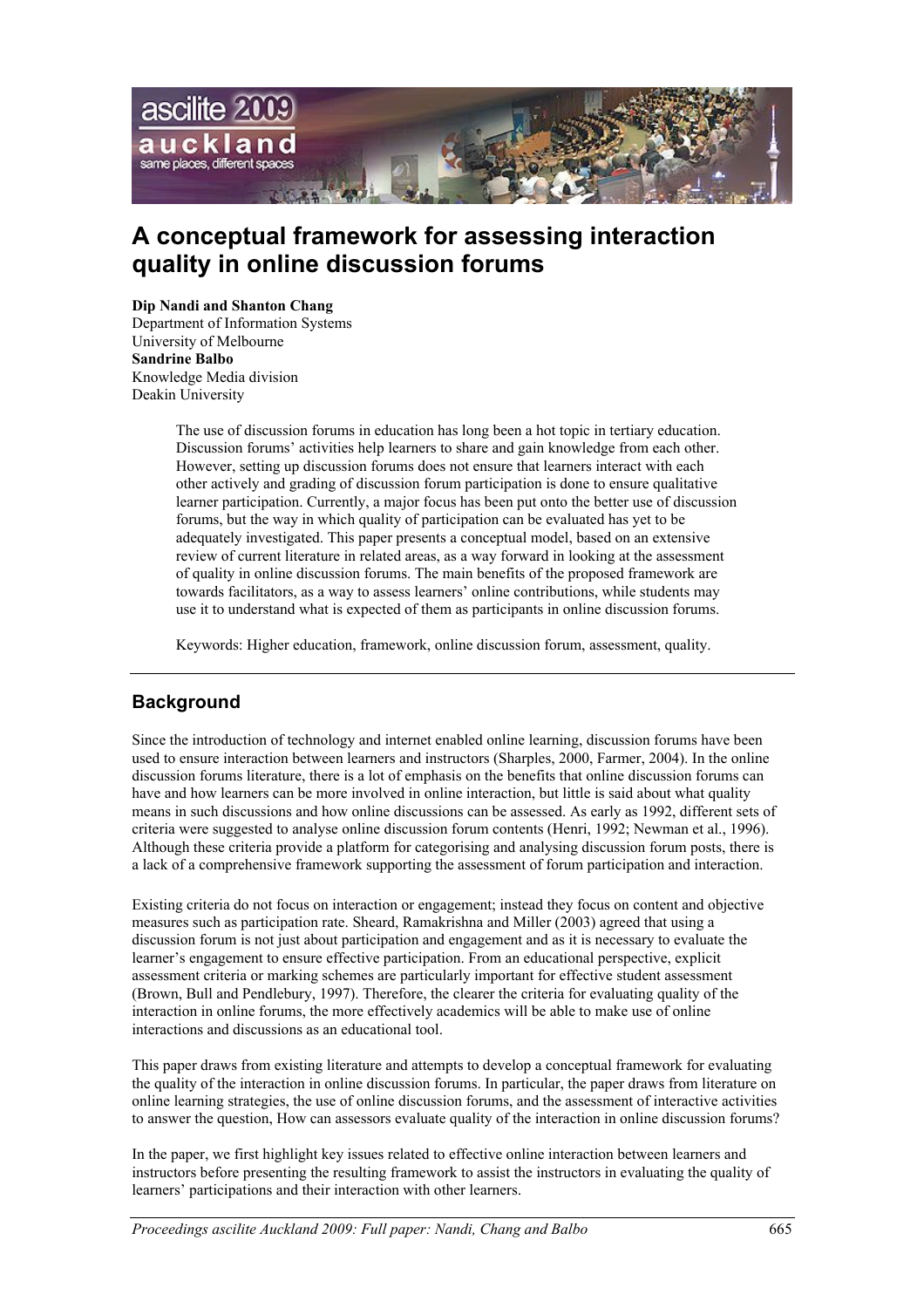# **Online learning and interactivity**

The term "learning" has changed significantly over the years and the emphasis is nowadays on learnercentredness and peer-based activities. The advancement of technology and learners' advanced computer skills has made it possible for online learning to develop quickly. Interaction between teachers and learners are now happening increasingly online (Sheard, Ceddia, Hurst and Tuovinen, 2003). Online learning increases the opportunities for learner participation and enhances the participation of learners who may feel more inhibited to engage in discussions in a traditional classroom setting (Dengler, 2008). This has prompted an increase in the amount of research being performed on online learning environments.

Different researchers have defined online learning systems in different ways. Chang and Fisher (2001) described a web based learning environment as consisting of digitally formatted content resources and communication devices to allow interaction. Piguet and Peraya (2000, p. 303), putting more emphasis on the learning, define it as a place where learners and teachers interact with the use of a hypermedia based program or system that uses the attributes and resources of the World Wide Web to facilitate learning.

In the above definitions of online learning systems, interactivity amongst learners and instructors was specified as an important aspect in online learning. Interactivity implies the existence of multiple communication channels between actors. In a class room environment, the actors are the teachers and the learners. Both the conversation theory of learning by Pask (1975) and social constructive learning theory of learning with technology by Brown and Campione (1996) emphasizes the fact that learning, to be successful, requires continuous conversation and interaction, not just between teacher and learner, but also amongst the learners and learner has to act and reflect. Consequently, educators should consider interactivity when designing online learning strategies (Maor and Volet, 2007).

The role of teaching is not simply to convey information but rather to engage learners in actively constructing knowledge (Al-Mahmood and McLoughlin, 2004). The learning system not only acts as a tutor, it also acts as an assistant, communication medium and a guide for the users to create the real life interactive classroom atmosphere (Sharples, 2000). In addition, Murphy (2004) reiterates the importance of promoting collaborative and peer to peer interaction when using online discussion forums.

These definitions highlight the importance of interaction, acting and reflecting actively in online environments. One way to provide online interactivity for learners is via the use of online discussion forums.

# **Use of online discussion forums**

A discussion forum is a ubiquitous communication tool within an online learning environment and significantly shapes the types of communication that takes place. Discussion forums have frequently been used successfully as communication tools in online learning environments to facilitate interaction between learners to share knowledge (Rovai, 2002; Bradshaw & Hinton, 2004; Berner, 2003). Discussion forums also provide an effective opportunity to exchange ideas and share knowledge amongst learners and instructors (Tallent-Runnels et al., 2006; Levine, 2007). There are many reasons behind the wide adoption of online discussion forums, but the major attribute of a discussion forum is its asynchronous nature that enables learners and instructors to communicate with each other at anytime of the day, and without having to find the time for person-to-person interaction. In addition, posting on a forum enables the discussion to be public and accessible by all other learners in their own time.

From academics' and facilitators' points of view, online discussion forums provide a platform for incorporating and sharing knowledge, deriving and analysing solutions for different problems. Educators have embraced online discussion forums widely. Learners may be requested to participate in online discussions for multiple reasons. In courses that are completely or partially online, learners are encouraged to participate in discussion forums to demonstrate their capability to carry on a discussion and to demonstrate their knowledge of a topic.

The participation may or may not be assessed. On this point, a few authors, including Berner (2003) and Laurillard (2002), note that participation is more active if some sort of assessment is linked to it. Indeed, whether courses are completely or partially online, Burkett, Leard and Spector (2004), Leh (2002) and Seo (2007) all indicated how grade points might be used as an incentive to enhance participation between learners. However, for assessment of discussion forum participation to work effectively, there needs to be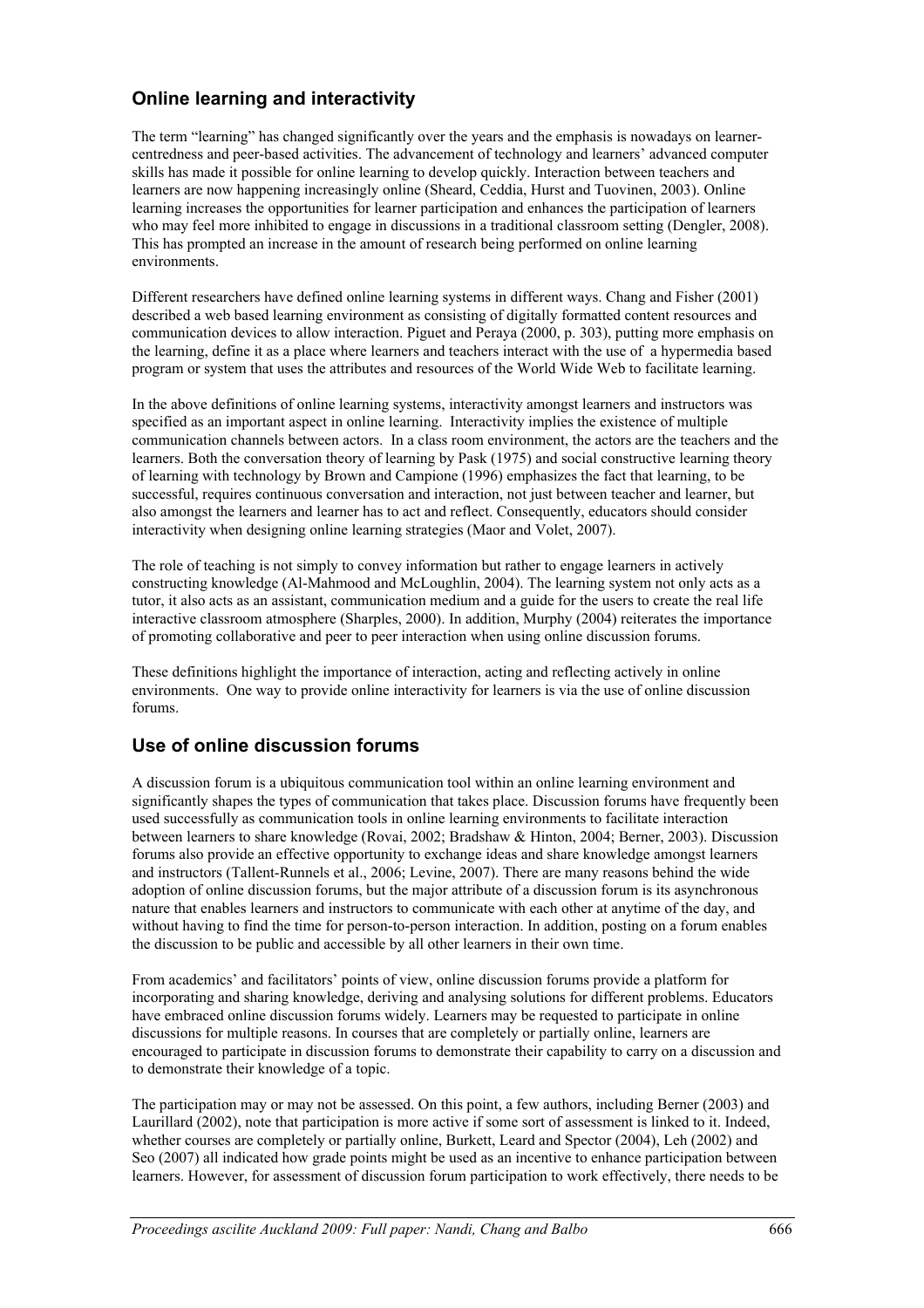a comprehensively defined framework that can assist the evaluators and students clearly. Having a comprehensive framework can also act as a guideline for participants and educators.

# **Potential for discussion forum participation**

Although Oblinger and Oblinger (2005) note that online discussions are better suited to the digitally skilled learners, we could argue that in today's era, the digital skill is a survival skill that our students learn to master either from a young age or have to adapt to as soon as they enter higher education.

The use and benefits of these forums vary immensely, covering topics as diverse as learner- or teacherlead discussions, debates, collaboration around set tasks or projects, or set activities (Berner, 2003; Rovai, 2002; Rovai & Jordan, 2004; Bradshaw & Hinton, 2004; Gerbic, 2006). Forums are also used for posting comments on readings, prior to submitting a formal (to be marked) review of the reading, as a memory trigger (looking back at old discussions), to find role models, to get some form of immediate peer review, or for making connections with each others. These activities allow learners to think critically, discuss the topic intimately and learn from others.

Broadly speaking, the above mentioned benefits can be termed as quality online engagement, but on the other hand, research has shown that participation in online discussion forums is not always equal (Poole, 2000; Guzdial & Carroll, 2002; Leh, 2002; Russo & Benson, 2005; Salmon, 2003). There are three main levels of participation (Salmon, 2003):

- Firstly some are "lurkers" i.e. who just read the messages and do not participate. They may learn by reading the posts and incorporating the ideas into their assignments (Guzdial & Carroll, 2002).
- Secondly some learners read the messages and treat them as a notice board posting their own position having limited interactivity.
- Thirdly the participation is interactive and to its full potential (Ho, 2002).

#### **Diversity in online engagement and assessment**

The diversity in participation can be defined by the study carried out by Sheard, Ramakrishna and Miller, (2003) who reported that the maturity and motivations of learners have an impact on the online engagement of the learners. On this issue of motivation, Gerbic (2006) and Weaver (2005) identified factors like interest in the topic, feedback from instructors and exchanging opinions that motivate or impact the online participation of the learners.

However, the phenomenon of lurkers is most evident in educational discussion forums where participation and engagement is not compulsory (Sheard et al., 2003; Sheard, Ramakrishna and Miller, 2003). Participation by learners is never guaranteed, especially by those who fail to understand the benefits gained and thus demonstrate their uncertainty by not actively participating in the discussions (Armatas et al., 2003). Research suggests that the strongest motivator for participation is with some form of assessment as learners generally perceive that what is valued is what is assessed (Burkett et al., 2004; Laurillard 2002; Leh, 2002; Ramsden 2003; Sheard, Ramakrishna and Miller, 2003; Seo, 2007).

As pointed by Framer (2004), the lack of guidelines outlining mechanisms for ensuring productive discussion through participation in forums results in ineffective discussion forums. Allocating marks or grades is necessary to make sure that learners participate in the discussion forums (Sheard, Ramakrishna and Miller, 2003). Yet, the question of how grades and marks can be awarded continues to worry facilitators and academics. In addition, assessing the quality of posts is difficult and instructors often look at quantity as an indicator of participation (Dooley & Wickersham, 2007). For that purpose it is essential to propose a set of criteria to help assess participation quality.

Having presented various perspectives on the importance of interactivity when using online discussion forums in higher education; this paper will now concentrate on the criteria that lead directly to our proposed framework that will support educators in their assessments of quality in online discussion forums.

# **Defining quality in online engagement and evaluation criteria**

In this section, we will briefly demonstrate that there is little research that presents a way for assessing the interaction quality of discussion forum posts, before presenting the work by Henri (1992) and Newman, Webb and Cochrane (1996) that directly inspired the proposed framework.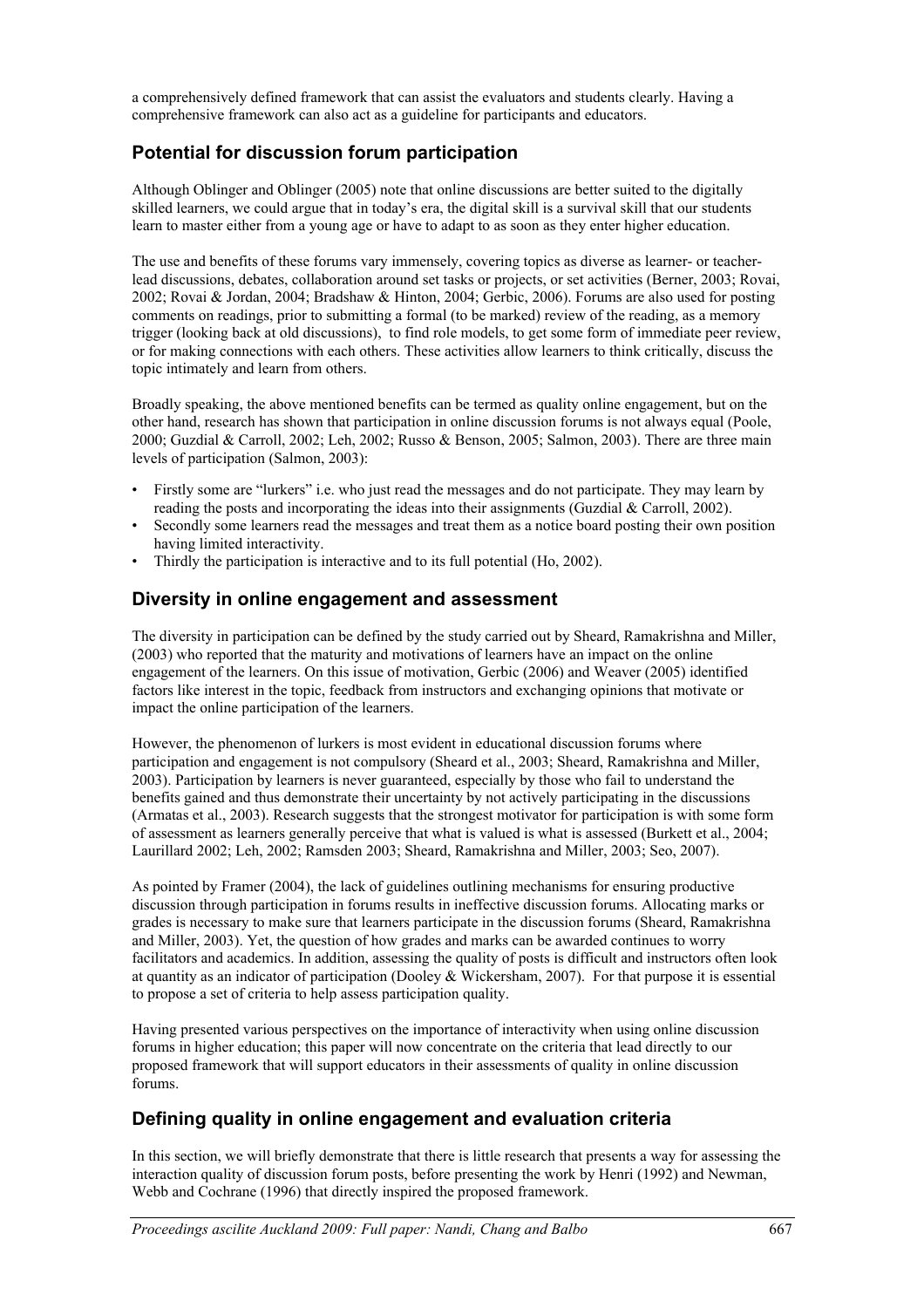When talking about learners' engagement, Biggs and Tang (2007) points out that one of the three main factors teachers face in supporting students to learn better relies on their levels of engagement. Furthermore, Weaver (2005) identifies the main motivators and de-motivators for learner participation in discussion forums, while Gerbic (2006), not using the term 'de-motivator', presents a list of issues that she believes impact the participation in online discussion forums.

Not directly concentrating on engagement, Clayton (2004) developed an instrument consisting of eight scales to measure the effectiveness of strategies employed in designing an e-learning environment. They were: Computer Competence, Material Environment, Student Collaboration, Tutor Support, Active Learning, Order and Organisation, Information Design and Appeal and Reflective Thinking.

However, none of the above authors directly evaluated the quality of asynchronous discussion forum posts, as their tools mainly provide a measurement for the overall use of online discussion forums. We did not find a lot of research directly defining criteria for content analysis in terms of quality in order to assess discussion forum posts. Garrison, Anderson and Archer (2000, 2001) developed a practical inquiry model that reflects the critical thinking process in asynchronous text-based computer-mediated communication. According to this model, critical inquiry is presented in a sequence of four phases, which are triggering event, exploration, integration and resolution. However it may be difficult to assess quality of posts using this model as it is phase specific. From our earlier discussion we have seen that not everyone participates equally or at the same pace and rate. For some participants, discussion may have reached a certain stage while others may be left behind. However the criteria presented in the enquiry model can be considered independently for assessing discussion forum posts.

Henri (1992) developed a tool for online discussion analysis with five dimensions and suggests that these five dimensions can be used to effectively classify electronic messages. Although Henri's model, as summarised in Table 1, provides an initial framework for analysing discussion forum contents, it lacks detailed criteria for systematic and robust classification of electronic discourse and it remains more of a research tool, than a teacher evaluation device (Howell-Richardson & Mellar, 1996; Hara et al., 1998).

Another model by Newman, Webb and Cochrane (1996) defines ten criteria for assessing the dimensions for cognitive skills: Relevance, Importance, Novelty (new ideas, solutions), Bringing outside knowledge or expertise to bear on problem, Ambiguities (clarified or confused), Linking ideas or interpretation, Justification, Critical assessment, Practical utility and Width of understanding. This model (referred as Newman's model) focuses on the 'answers' rather than the ongoing interaction that should be the mainstay of interactive online discussion forums.

Drawing from both Henri's, Newman's and Garrison's models, Table 1 summarises how assessment of discussion forum is currently conceptualised.

#### **A conceptual framework for assessing quality in online discussion forums**

The criteria in Table 1 are essential in developing a framework for assessing quality, but are only the first step. The next step is to define how each criteria can be assessed. It would be easier to assess and investigate the set of criteria in practical if they can be categorized into similar themes. This sort of categorization was also used by Hew and Cheung (2003) while evaluating the participation and quality of thinking of pre-service teachers in online interaction. In order to assess each criteria we separate the above criteria into three broad categories:

- **Content** demonstrating the type of skill shown by the learners. This category covers criteria 1 to 6 in Table 1. They relate to students' postings that show or indicate the expertise of the learners in the topic of discussion and by which the talent of the learners can be assessed.
- Interaction quality which looks at the way learners interact with each other online in a constructive manner. This category covers criteria 7 to 10.
- Objective measures highlighting how consistently or frequently learners participate in discussion.

In order to fully support educators, our framework also provides a sub classification which clearly indicates what may be a poor, satisfactory, good or excellent performance against each criteria. However, the relative importance and the relevance of the criteria that follows depends very much of the facilitators, the subject matter or discipline area, and the cohort and demography of the learners they are assessing. The indicators of what can be considered as a poor, satisfactory, good or excellent performance presented here is based on the authors' previous teaching and learning experience and general perception. The detailed framework is presented below.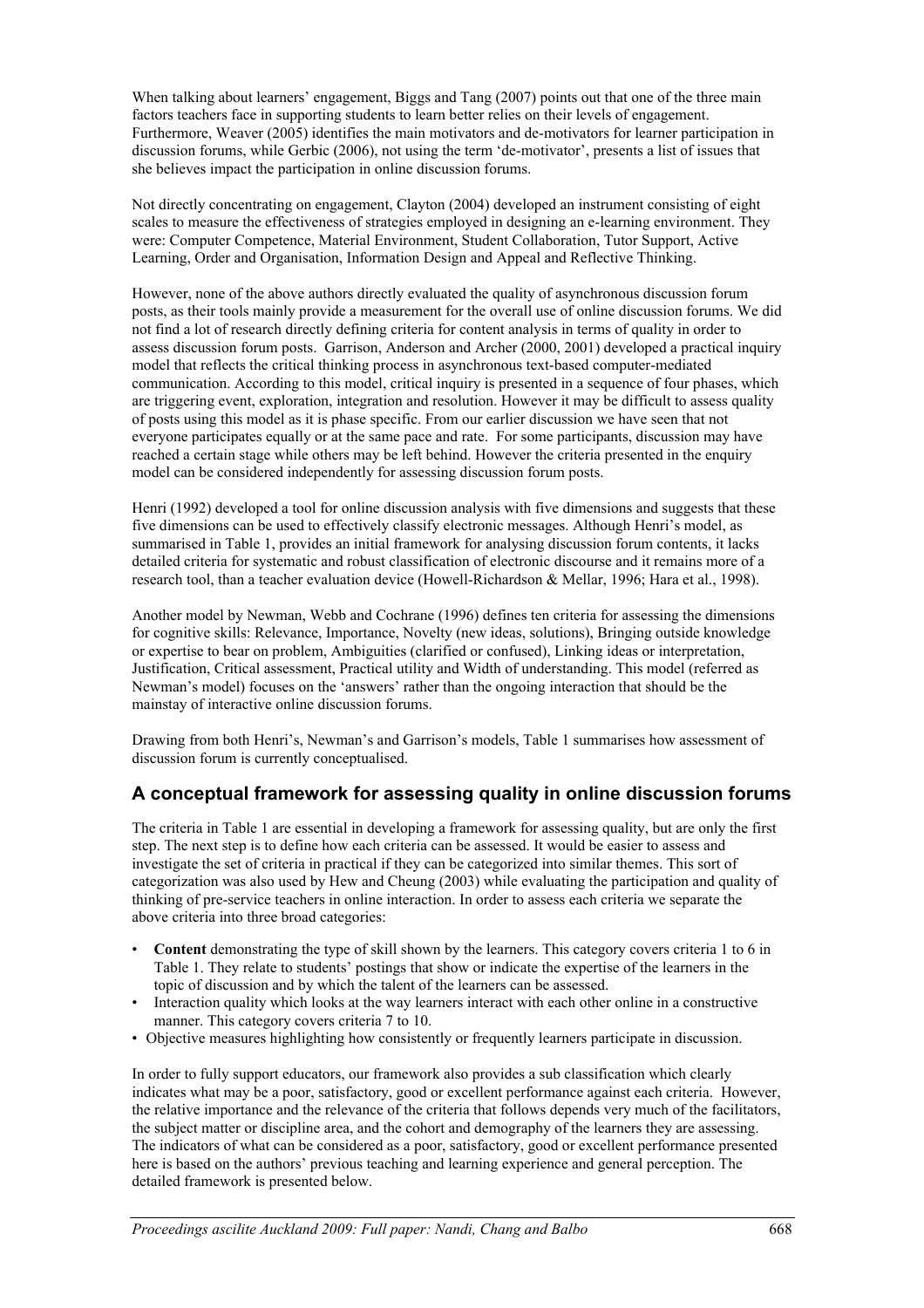**Table 1: Criteria for quality** adapted from Henri (1992), Newman et al. (1996), Garrison et al. (2001) criteria

| Criteria for quality                           | Meaning                                                                                                                                                                                                                                               |  |  |  |
|------------------------------------------------|-------------------------------------------------------------------------------------------------------------------------------------------------------------------------------------------------------------------------------------------------------|--|--|--|
| 1) Clarification and<br>critical assessment    | Observing and studying a problem and then defining one's opinion about the<br>problem with unambiguous, clear statements so that all can understand why this<br>information should be accepted (Henri, 1992).                                         |  |  |  |
|                                                | In addition, advanced students should be able to criticality assess and analyse<br>their own or other's contributions to show that the participants have exercised<br>their analytic skills (Henri 1992; Newman et al., 1996).                        |  |  |  |
| 2) Justification or<br>judgment                | Making decisions by providing proof so that the validity of information is<br>assured (Henri, 1992; Newman et al., 1996; Garrison et al., 2001).                                                                                                      |  |  |  |
| 3) Inferencing or<br>interpretation:           | Admitting or proposing something on the basis of a proposition which is<br>already proven as true (Henri, 1992: Newman et al., 1996; Garrison et al.,<br>2001).                                                                                       |  |  |  |
| 4) Application of<br>knowledge<br>(Relevance): | Discuss the application of knowledge for solution or making a decision to show<br>that the participants can use their knowledge in different contexts (Henri 1992;<br>Newman et al., 1996).                                                           |  |  |  |
| 5) Prioritisation of key<br>knowledge          | Giving more emphasis on the important issues on the topic of discussion to<br>show that participants can understand the focal issues in any problem (Newman<br>et al., 1996).                                                                         |  |  |  |
| 6) Breadth of<br>knowledge:                    | Widening the discussion by bringing out new insights from the readings which<br>represent the participants' ability to analyse and raise issues (Henri, 1992;<br>Newman et al., 1996; Garrison et al., 2001).                                         |  |  |  |
| 7) Critical discussions<br>of contributions    | Students should be able to constructively and criticality assess and analyse their<br>own or other's contribution to show that the participants have exercised their<br>analytic skills (Henri 1992; Newman et al., 1996).                            |  |  |  |
| 8) New<br>ideas/Solutions                      | Proposing and advancing new ideas or solutions into discussion to represent the<br>participants' ability to provide solutions (Newman et al., 1996).                                                                                                  |  |  |  |
| 9) Sharing outside<br>knowledge                | Students should also be able to draw on personal experiences or knowledge and<br>relate these to the texts or lecture notes. This represent the participants' ability<br>to relate to real world situations with current study (Newman et al., 1996). |  |  |  |
| 10) Use of social cues<br>or emotions          | The use of informal messages and greetings to see if other participants are<br>enjoying the online conversation or not. Postings may also be used to encourage<br>others to respond and to further discussion. (Henri, 1992).                         |  |  |  |
| 11) Participation rate                         | The total number and the frequency of postings to see if the participants are<br>consistent or not (Henri, 1992).                                                                                                                                     |  |  |  |

#### **Directions for future research**

Due to the nature of the research, and in particular its exploratory nature, the major focus of this paper was to identify key ideas and concepts. In the first instance, the proposed framework needs to be evaluated in context. This work is currently in progress where case studies, interviews and focus groups will be used to support the validation of the framework. However there is also a need to assess and trial the emerging tools and frameworks that evaluate the diverse dimensions of online learning and interaction. Future research needs to be carried out by applying these frameworks in different educational courses and examine the results for appropriate validation. In addition, there are a number of key areas that would benefit from future detailed research like the usability of technology, where the quality of participation may increase with the technology being more user friendly. A look into the future of the technology, and how this technology specifically affects participation within an online environment could prove to be an interesting topic for research. And lastly, professionals are also engaged in online communication now and research in this field could prove to be valuable in the future; this may involve a comparison between the participation and evaluation methods of learners and professionals.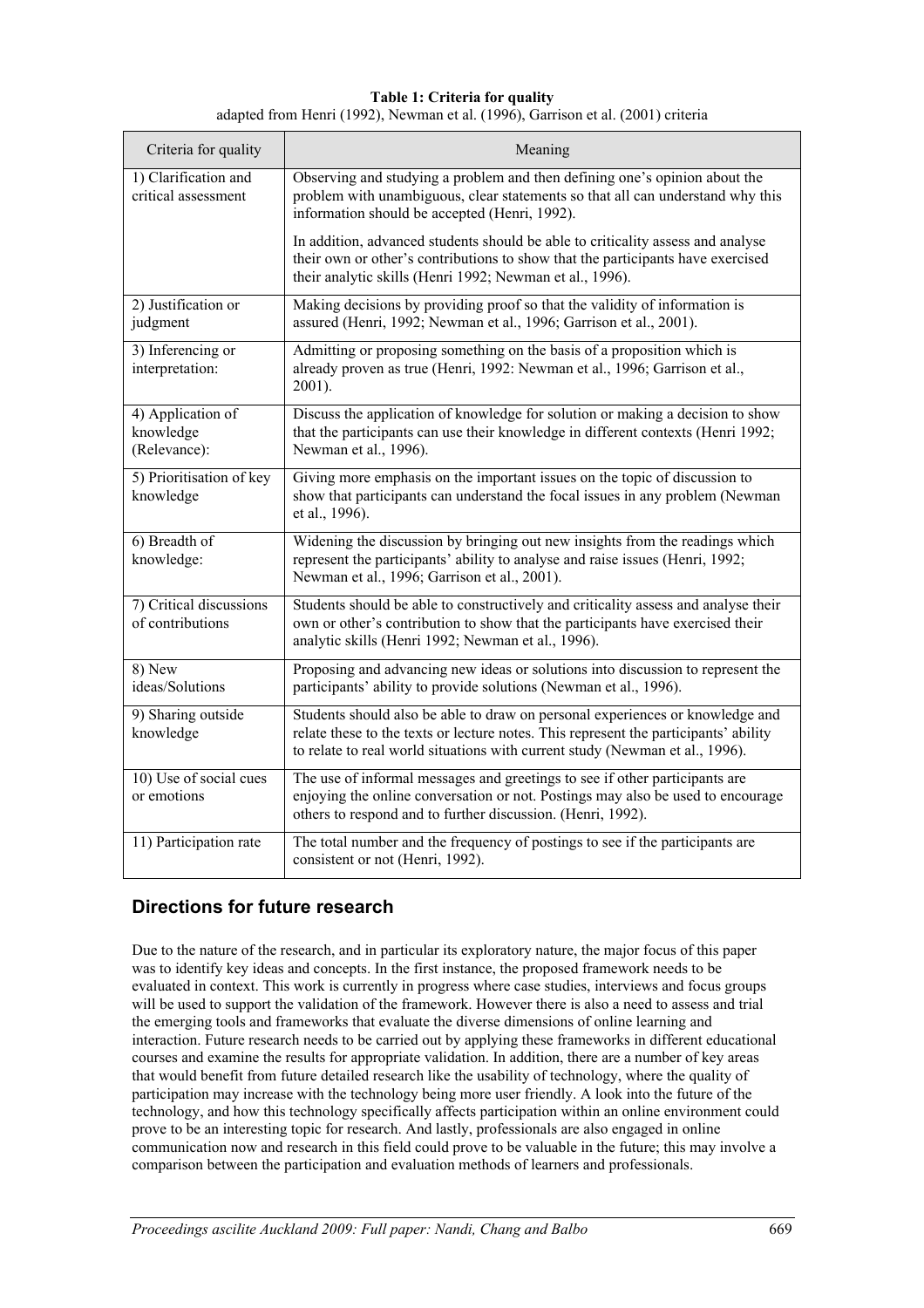|                                                              | Criteria                                                | Poor                                                                  | Satisfactory                                                                          | Good                                                                                                                                           | Excellent                                                                                                               |
|--------------------------------------------------------------|---------------------------------------------------------|-----------------------------------------------------------------------|---------------------------------------------------------------------------------------|------------------------------------------------------------------------------------------------------------------------------------------------|-------------------------------------------------------------------------------------------------------------------------|
| Content                                                      | Clarification                                           | Regurgitation of<br>information                                       | An clear<br>explanation of<br>available<br>information                                | Explaining available<br>information using<br>relevant examples                                                                                 | Articulating available<br>information to expand<br>on ideas presented,<br>including the use of<br>examples              |
|                                                              | Justification                                           | No justification<br>of points                                         | Justification based<br>on personal<br>opinion                                         | Justification using<br>existing cases,<br>concepts or theories                                                                                 | Justification using<br>existing cases,<br>concepts or theories<br>and providing clear<br>discussion of<br>implications  |
|                                                              | Interpretation                                          | Misrepresen-<br>tation of<br>Information                              | Basic paraphras-<br>ing of available<br>information                                   | Clear interpretation of<br>available information                                                                                               | Critical discussion of<br>available information                                                                         |
|                                                              | Application of<br>knowledge<br>(relevance)              | No application<br>or discussion of<br>relevance to<br>questions asked | Application of<br>knowledge to<br>questions asked                                     | Application of<br>knowledge including<br>discussion using<br>relevant examples                                                                 | Knowledge is criti-<br>cally applied and may<br>include discussion of<br>limitations                                    |
|                                                              | Prioritisation                                          | No prioritisation<br>of information<br>or knowledge                   | Some basic<br>comparison of<br>information                                            | Ability to prioritise<br>information and<br>knowledge                                                                                          | Ability of prioritse<br>information and<br>knowledge based on<br>criteria that learner has<br>established               |
|                                                              | Breadth of<br>knowledge                                 | Narrow and<br>limited<br>knowledge                                    | Some indication of<br>a wider view of<br>the topics<br>discussed                      | Presenting a wider<br>view of the topics<br>discussed by showing<br>a good breadth of<br>knowledge                                             | Ability to point out<br>other perspectives,<br>including drawing<br>from other fields of<br>studies                     |
| Interaction<br>quality                                       | Critical<br>discussion of<br>contributions              | No engagement<br>with other<br>learners'<br>contributions             | Some basic<br>discussion about<br>other learners'<br>contributions                    | Consistent engagement<br>with other learners'<br>contribution and<br>acknowledgement of<br>other learners'<br>comments on own<br>contributions | Contributing to a<br>community of learners,<br>with consistent<br>engagement and<br>advancement of each<br>others ideas |
|                                                              | New ideas<br>from<br>interactions                       | No evidence of<br>new ideas and<br>thoughts from<br>interaction       | Some new ideas<br>developed as a<br>result of<br>interaction                          | Some solutions and<br>new ideas as a result of<br>interactions                                                                                 | Collaborative approach<br>to solution seeking and<br>new ideas developed                                                |
|                                                              | Sharing outside No sharing of<br>knowledge              | outside<br>knowledge                                                  | Sharing generic<br>information that is<br>easily available<br>from outside<br>sources | Sharing real world<br>examples that may not<br>be immediately<br>obvious to other<br>learners                                                  | Sharing real life<br>knowledge, personal<br>experience and<br>examples of similar<br>problems/solutions                 |
|                                                              | Using social<br>cues to engage<br>other<br>participants | No engagement<br>with others in<br>the discussion<br>forum            | Answering some<br>basic question<br>posed by<br>facilitator or other<br>learners      | Engaging with the<br>work and discussion of<br>other learners                                                                                  | Engaging and<br>encouraging<br>participation with<br>fellow discussants in<br>the forum                                 |
| Objective<br>measures<br>(this categ-                        | Participation<br>rates                                  | None or less<br>then 2 posts per<br>week                              | Between 2 to 5<br>posts per week                                                      | Between 5 to 10 good<br>quality posts per week                                                                                                 | More then 10 good<br>quality posts per week                                                                             |
| ory is subj-<br>ect to facil-<br>itators' ex-<br>pectations) | Consistency of<br>participation                         | Rarely posts<br>with occasional<br>activity                           | Occasional activity                                                                   | Consistent activity                                                                                                                            | Consistent and<br>productive activity                                                                                   |

#### **Table 2: Conceptual framework for assessing quality in online discussion forums**

# **Conclusion**

The aim of this paper was to provide a conceptual but comprehensive framework for assessing the quality of interactions in online discussion forums. The paper acknowledged the importance of interactivity in online discussion forums. The use of discussion forums in online learning by learners and instructors has proven highly efficient in gaining and sharing valuable knowledge. Enhanced qualitative online participation can make discussion forum activities really productive and, if carefully managed, may even be used as an alternative to the interactive class room environment. In addition, research has shown that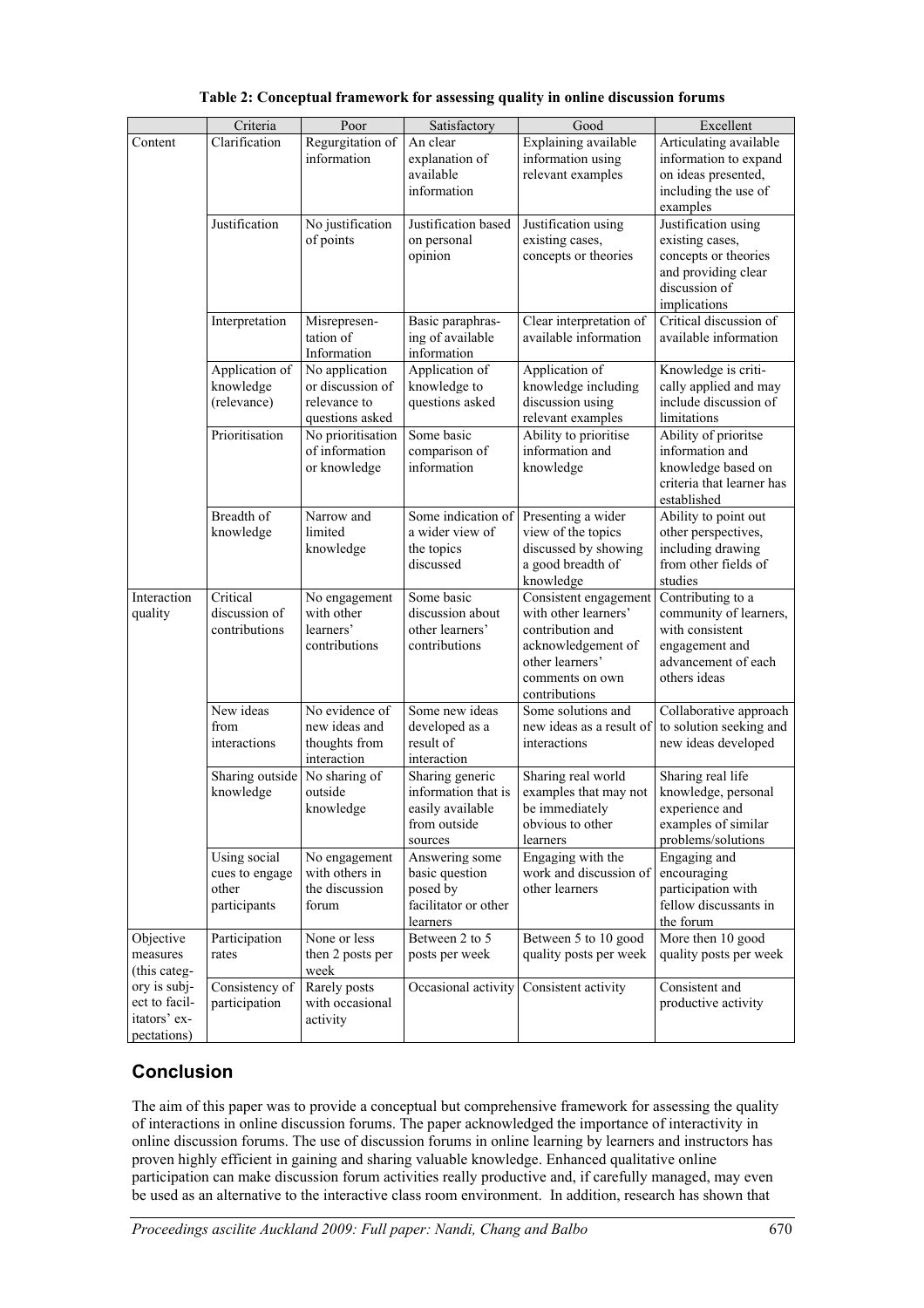the assessment of these online interactions is a crucial element to promoting and enhancing online interactivity. However, an extensive literature review found little research regarding how the quality of interaction may be assessed for higher education purposes. Therefore, a conceptual model, based on current literature in related areas has been proposed in this paper as a way forward in looking at the assessment of quality in online discussion forums. The main benefits of the proposed framework are that facilitators can use it as a way to assess learners' online contributions; while students may use it a way to understand what is expected of them as participants in online discussion forums.

#### **References**

- Al-Mahmood, R. & McLoughlin, C. (2004). Re-learning through e-learning: Changing conceptions of teaching through online experience. In Beyond the comfort zone: Proceedings ASCILITE Perth 2004. http://www.ascilite.org.au/conferences/perth04/procs/al-mahmood.html
- Armatas, C., Holt, D. & Rice, M. (2003). Impacts of an online-supported resources-based learning environment: Does one size fit all? *Distance Education*, 24(2), 141-158
- Berner, R. T. (2003). The benefits of bulletin board discussion in a literature of journalism course. *The Technology Source*, Sep/Oct. http://technologysource.org/article/benefits\_of\_bulletin\_board\_ discussion in a literature of journalism course/
- Biggs, J. B. & Tang, C. (2007). *Teaching for quality learning at university*. Open University Press/ McGraw-Hill Education.
- Bradshaw, J. & Hinton, L. (2004). Benefits of an online discussion list in a traditional distance education course. *Turkish Online Journal of Distance Education*, 5(3). Accessed 1/8/09. http://tojde.anadolu.edu.tr/tojde15/articles/hinton.htm
- Brown, G, Bull, J. & Pendlebury, M. (1997). *Assessing student learning in higher education*. Routledge, London.
- Brown, A. & Campione J. (1996). Psychological theory and design of innovative learning environments: on procedures principles and systems. In L. Schauble & R. Glaser (Eds.), *Innovations in learning: New environments for education* (pp. 289-325). Mahwah, NJ: Erlbaum.
- Burkett, R., Leard, C. & Spector, B. (2004). Using an Electronic Bulletin Board in Science Teacher Education: Issues and Trade-offs. *The Journal of Interactive Online Learning*, vol 3, no. 1, pp 1-9.
- Chang, V. & Fisher, D. (2001). The Validation and Application of a New Learning Environment Instrument to Evaluate Online Learning in Higher Education. Paper presented at the Australian Association for Research in Education, Fremantle, 2-6 December. http://www.aare.edu.au/01pap/cha01098.htm
- Clayton, J. (2004). Investigating online learning environments. In *Beyond the comfort zone: Proceedings ASCILITE Perth 2004.* http://www.ascilite.org.au/conferences/perth04/procs/clayton.html
- Dengler, M. (2008). Classroom active learning complemented by an online discussion forum to teach sustainability. Journal of Geography in Higher Education 32(3), 481-494.
- Dooley, K. E. & Wickersham, L. E. (2007). Distraction, domination and disconnection in whole class online discussions. *Quarterly Review of Distance Education*, 8(1), 1-8.
- Farmer, J. (2004). Communication dynamics: Discussion boards, weblogs and the development of communities of inquiry in online learning environments. In *Beyond the comfort zone: Proceedings ASCILITE Perth 2004*. http://www.ascilite.org.au/conferences/perth04/procs/farmer.html
- Garrison, D. R., Anderson, T. & Archer, W. (2000). Critical inquiry in a text-based environment: Computer conferencing in higher education. *The Internet and Higher Education*, 20(2-3), 87-105.
- Garrison, D. R., Anderson, T., & Archer, W. (2001). Critical thinking, cognitive presence, and computer conferencing in distance education. *The American Journal of Distance Education*, 15, 7-23.
- Gerbic, P. (2006). To post or not to post: Undergraduate student perceptions about participating in online discussions. In *Who's learning? Whose technology? Proceedings ascilite Sydney 2006*. http://www.ascilite.org.au/conferences/sydney06/proceeding/pdf\_papers/p124.pdf
- Guzdial, M., & Carroll, K. (2002). Explaining the lack of dialogue in computer-supported collaborative learning. Paper presented at the Computer Supported Collaborative Learning Conference, CSCL 2002. http://newmedia.colorado.edu/cscl/18.html, accessed 1/8/09
- Hara, N., Bonk, C. J. & Angeli, C. (1998). *Content analysis of online discussion in an applied educational psychology course*. November 20, 1998, CRLT Technical Report No. 2-98, 2000 Kluwer Academic Publishers, the Netherlands. Republished with permission from Instructional Science, 28:2, pp. 115-152, 2000, Hara.
- Henri, F. (1992). Computer conferencing and content analysis. In A. R. Kaye (Eds.), *Collaborative learning through computer conferencing: The Najaden papers* (pp. 115-136). New York: Springer.
- Hew, K. F. & Cheung, W. S. (2003). Evaluating the Participation and Quality of Thinking of Pre-service Teachers in an asynchronous Online Discussion Environment: Part 1. *International Journal of Instructional Media*, 30(3), 247-262.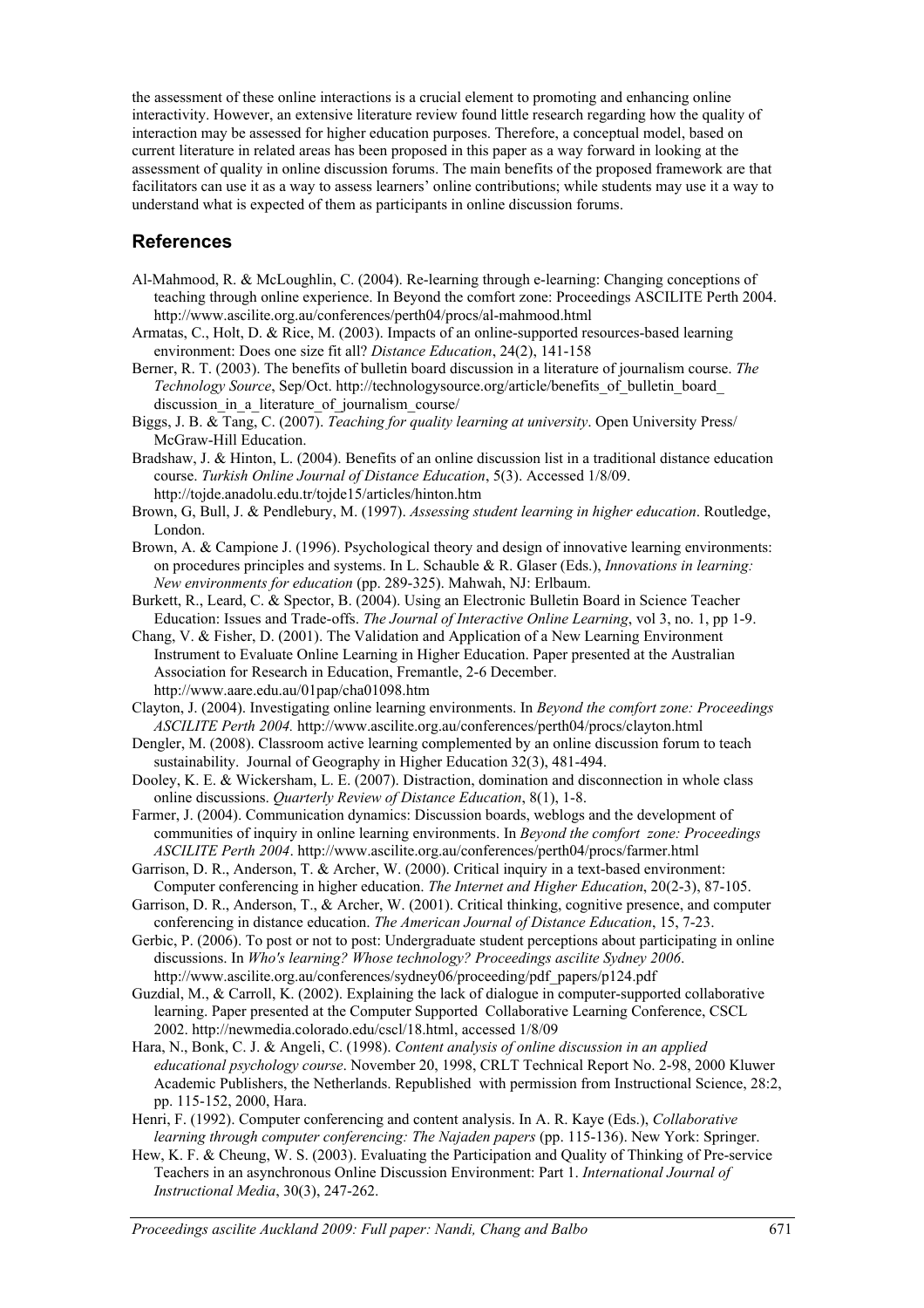- Ho, S. (2002). Evaluating students' participation in on-line discussions. Paper presented at the Australian World Wide Web Conference (AUSWEB), Sunshine Coast, Queensland, Australia. http://ausweb.scu.edu.au/aw02/papers/refereed/ho/paper.html
- Howell-Richardson, C., & Mellar, H. (1996). A methodology for the analysis of patterns of participation within computer-mediated communication courses. *Instructional Science*, 24, 47-69.
- Laurillard, D. (2002). *Rethinking university teaching: A framework for the effective use of learning technologies* (2nd Ed.). London and New York: Routledge.
- Leh, A. (2002). Action Research on Hybrid Courses and their Online Communities. *Education Media International*, vol 39, no. 1, pp 31-38.
- Levine, S. (2007). The Online Discussion Board. *New Directions for Adult and Continuing Education*, vol 2007, no. 113, pp 67-74.
- Maor, D. & Volet, S. (2007). Interactivity in professional learning: a review of research based studies. *Australasian Journal of Educational Technology*, 23(2), 227-247. http://www.ascilite.org.au/ajet/ajet23/maor.html
- Murphy, E. (2004). Recognising and promoting collaboration in an online asynchronous discussion. *British Journal of Educational Technology*, vol. 35, no. 4, pp 421-431.
- Newman, D. R., Webb, B., & Cochrane, C. (1996). A content analysis method to measure critical thinking in face-to-face and computer supported group learning.
- http://www.qub.ac.uk/mgt/papers/methods/contpap.html, accessed 1/8/09.
- Oblinger, D. & Oblinger, J. (2005). Is it age or IT: First steps towards understanding the net generation. In D. Oblinger & J. Oblinger (Eds.), *Educating the net generation*. Boulder: Educause.
- Pask, G. (1975). Minds and media in education and entertainment: some theoretical comments illustrated by the design and operation of a system exteriorizing and manipulating individual these. In R. Trappl & G. Pask (Eds.), *Progress in cybernetics and systems research* (Vol. 4, pp. 38-50). Washington and London: Hemisphere.
- Piguet, A. & Peraya, D. (2000). Creating Web-integrated learning environments: An analysis of WebCT authoring tools in respect to usability. *Australian Journal of Educational Technology*, 16(3), 302-314. http://www.ascilite.org.au/ajet/ajet16/piguet.html
- Poole, D. (2000). Student Participation in a Discussion-Oriented Online Course: A Case Study. *Journal of Research on Computing in Education*, vol 33, no. 2, pp 162-177.
- Ramsden, P. (2003). *Learning to teach in higher education* (2nd Ed.). London: Kogan Page.
- Rovai, P.A. (2002). Building sense of community at a distance. *International Review of Research in Open and Distance Learning*: 3, 1.
- Rovai, A. P. & Jordan, H. M. (2004). Blended learning and sense of community: A comparative analysis with traditional and fully online graduate courses. *International Review of Research in Open and Distance Learning*, 5(2). http://www.irrodl.org/index.php/irrodl/article/view/192/795, accessed 1/8/09.
- Russo, T., & Benson, S. (2005). Learning with Invisible Others: Perceptions of Online Presence and their Relationship to Cognitive and Affective Learning. *Educational Technology & Society*, vol 8, no.1 pp 54-62.
- Salmon, G. (2003) *E-tivities: The key to active online learning*. London: Kogan Page.
- Seo, K. (2007). Utilizing Peer Moderating in Online Discussions: Addressing the Controversy between Teacher Moderation and Nonmoderation. *The American Journal of Distance Education*, vol 21, no. 1, pp 21-36.
- Sharples, M. (2000). The design of personal mobile technologies for lifelong learning. *Computers & Education*, 34 (2000), 177-193.
- Sheard, J., Ceddia, J., Hurst, J. & Tuovinen, J. (2003). Inferring Student Learning Behavior from Website Interactions: A Usage Analysis. *Education and Information Technologies* 8:3, 245–266, 2003. 2003 Kluwer Academic Publishers. Manufactured in the Netherlands.
- Sheard, J., Ramakrishnan, S., & Miller J. (2003). Modeling learner and educator interactions in an electronic learning community. *Australian Journal of Educational Technology*, 2003, 19(2), 211-226. http://www.ascilite.org.au/ajet/ajet19/sheard.html
- Stern, L. & Lam, K. (2007). A Framework for Evaluating Multimedia Software: Modeling Student Learning Strategies. In C. Montgomerie & J. Seale (Eds.), *Proceedings of World Conference on Educational Multimedia, Hypermedia and Telecommunications 2007* (pp. 3301-3309). Chesapeake, VA: AACE.
- Tallent-Runnels, M., Thomas, J., Lan, W., Cooper, S., Ahern, T., Shaw, S. & Liu, X. (2006). Teaching Courses Online: A Review of the Research. *Review of Educational Research*, vol 76, no. 1, pp 93-135.
- Weaver, C. (2005). *What encourages student participation in online discussions?* Unpublished PhD thesis, University of Southern Queensland, Toowomba, Australia. http://eprints.usq.edu.au/1523/